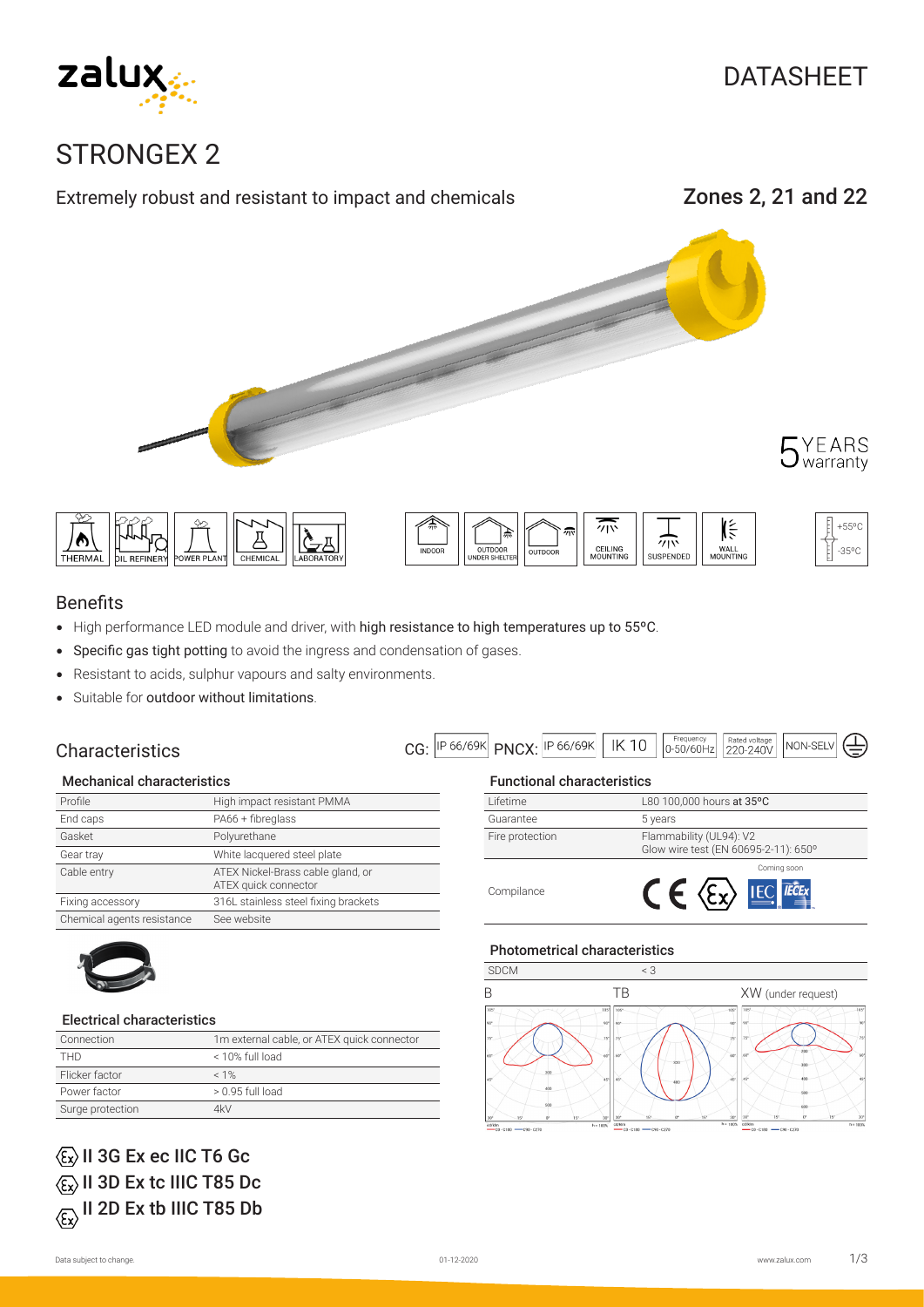

# DATASHEET

## STRONGEX 2

## Description

| <b>FAMILY</b>                          | <b>TUBE</b>                                              | <b>LENGTH</b><br>(mm) | <b>OPTICS</b>                                 | LUMINOUS  <br>FLUX (Im) | CRI    | <b>LIGHT</b><br>COLOUR (K)        | <b>DRIVER</b>                                                                                     | <b>EXTERNAL</b><br><b>CONNECTION</b>                      | <b>SENSOR</b>                   |
|----------------------------------------|----------------------------------------------------------|-----------------------|-----------------------------------------------|-------------------------|--------|-----------------------------------|---------------------------------------------------------------------------------------------------|-----------------------------------------------------------|---------------------------------|
|                                        | $>$ STRONGEX 2 $>$ : clear + grey $>$ 1200<br>> OP: opal |                       | $>$ B: double<br>assymetrical<br>> TB: narrow | >62:6200                | >8:580 | > 40:4000                         | > ET: non-dimmable<br>> ETDD: DALI dimmable + 1m external cable<br>> ETDD CS: Casambi<br>dimmable | > CG: ATEX cable gland<br>> PNCX: ATEX quick<br>connector | > HFS: high<br>frecuency sensor |
| Special options under request          |                                                          |                       |                                               |                         |        |                                   |                                                                                                   |                                                           |                                 |
| Ask our Sales Team for more<br>details |                                                          | > 300<br>>600         | $>$ XW:<br>extensive                          |                         | >9:590 | >30:3000<br>> 50:5000<br>>65:6500 |                                                                                                   |                                                           |                                 |

## Operational data

### CG: with ATEX cable gland

| Description                             | Order number | Luminous flux<br>(lm) | Power<br>(W) | Efficiency<br>(lm/W) | Colour<br>temperature (K) | <b>CRI</b> | Temperature<br>range              |
|-----------------------------------------|--------------|-----------------------|--------------|----------------------|---------------------------|------------|-----------------------------------|
| STRONGEX2 1200 B 62-840 ET CG           | 10225185     | 6200                  | 42           | 150                  | 4000                      | > 80       | $-35^{\circ}$ C - +55°C           |
| STRONGEX2 1200 B 62-840 ETDD CG         | 10225187     | 6200                  | 42           | 150                  | 4000                      | > 80       | $-35^{\circ}$ C - +55°C           |
| STRONGEX2 1200 B 62-840 FTDD CS CG      | 10225398     | 6200                  | 42           | 150                  | 4000                      | > 80       | $-35^{\circ}$ C - $+32^{\circ}$ C |
| STRONGEX2 1200 B 62-840 ETDD CS CG HFS  | 10225399     | 6200                  | 42           | 150                  | 4000                      | > 80       | $-35^{\circ}$ C - $+32^{\circ}$ C |
| STRONGEX2 1200 TB 62-840 FT CG          | 10225193     | 6200                  | 42           | 150                  | 4000                      | > 80       | $-35^{\circ}$ C - +55°C           |
| STRONGEX2 1200 TB 62-840 FTDD CG        | 10225195     | 6200                  | 42           | 150                  | 4000                      | > 80       | $-35^{\circ}$ C - +55°C           |
| STRONGEX2 1200 TB 62-840 FTDD CS CG     | 10225402     | 6200                  | 42           | 150                  | 4000                      | > 80       | $-35^{\circ}$ C - $+32^{\circ}$ C |
| STRONGEX2 1200 TB 62-840 FTDD CS CG HES | 10225403     | 6200                  | 42           | 150                  | 4000                      | > 80       | $-35^{\circ}$ C - +32°C           |
| STRONGEX2 OP 1200 62-840 ET CG          | 10225184     | 6200                  | 42           | 150                  | 4000                      | > 80       | $-35^{\circ}$ C - +55°C           |
| STRONGEX2 OP 1200 62-840 ETDD CG        | 10225186     | 6200                  | 42           | 150                  | 4000                      | > 80       | $-35^{\circ}$ C - +55°C           |
| STRONGEX2 OP 1200 62-840 FTDD CS CG     | 10225192     | 6200                  | 42           | 150                  | 4000                      | > 80       | $-35^{\circ}$ C - $+32^{\circ}$ C |
| STRONGEX2 OP 1200 62-840 ETDD CS CG HFS | 10225392     | 6200                  | 42           | 150                  | 4000                      | > 80       | $-35^{\circ}$ C - $+32^{\circ}$ C |

#### PNCX: with external quick connector

| Description                              | Order number | Luminous flux<br>(lm) | Power<br>(W) | Efficiency<br>(lm/W) | Colour<br>temperature (K) | <b>CRI</b> | Temperature<br>range              |
|------------------------------------------|--------------|-----------------------|--------------|----------------------|---------------------------|------------|-----------------------------------|
| STRONGEX2 1200 B 62-840 ET PNCX          | 10225390     | 6200                  | 42           | 150                  | 4000                      | > 80       | $-20$ °C - +55°C                  |
| STRONGEX2 1200 B 62-840 FTDD PNCX        | 10225391     | 6200                  | 42           | 150                  | 4000                      | > 80       | $-20$ °C - +55°C                  |
| STRONGEX2 1200 B 62-840 ETDD CS PNCX     | 10225406     | 6200                  | 42           | 150                  | 4000                      | > 80       | $-20^{\circ}$ C - $+32^{\circ}$ C |
| STRONGEX2 1200 B 62-840 FTDD CS PNCX HES | 10225407     | 6200                  | 42           | 150                  | 4000                      | > 80       | $-20^{\circ}$ C - +32°C           |
| STRONGEX2 1200 TB 62-840 FT PNCX         | 10225394     | 6200                  | 42           | 150                  | 4000                      | > 80       | $-20^{\circ}$ C - +55°C           |
| STRONGEX2 1200 TB 62-840 FTDD PNCX       | 10225395     | 6200                  | 42           | 150                  | 4000                      | > 80       | $-20^{\circ}$ C - +55°C           |
| STRONGEX2 1200 TB 62-840 FTDD CS PNCX    | 10225410     | 6200                  | 42           | 150                  | 4000                      | > 80       | $-20^{\circ}$ C - $+32^{\circ}$ C |
| STRONGEX2 1200 TB 62-840 ETDD CS PNCX HF | 10225411     | 6200                  | 42           | 150                  | 4000                      | > 80       | $-20$ °C - $+32$ °C               |
| STRONGEX2 OP 1200 62-840 FT PNCX         | 10225188     | 6200                  | 42           | 150                  | 4000                      | > 80       | $-20$ °C - $+55$ °C               |
| STRONGEX2 OP 1200 62-840 FTDD PNCX       | 10225189     | 6200                  | 42           | 150                  | 4000                      | > 80       | $-20$ °C - +55°C                  |
| STRONGEX2 OP 1200 62-840 ETDD CS PNCX    | 10225194     | 6200                  | 42           | 150                  | 4000                      | > 80       | $-20$ °C - $+32$ °C               |
| STRONGEX2 OP 1200 62-840 ETDD CS PNCX HF | 10225393     | 6200                  | 42           | 150                  | 4000                      | > 80       | $-20^{\circ}$ C - $+32^{\circ}$ C |